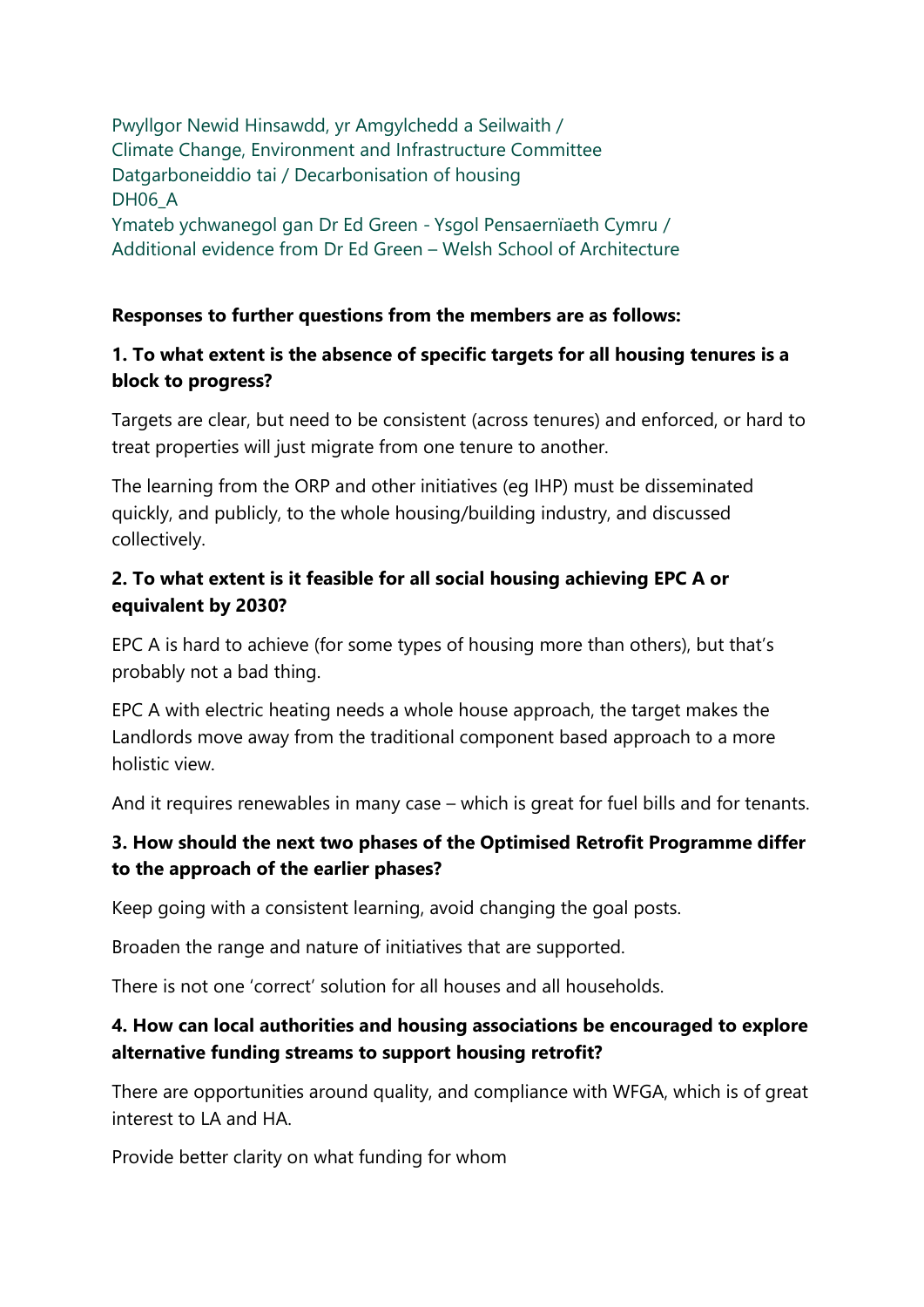#### Making funding more transparent

Work with Rent Smart Wales, communicate the benefits and options to the landlords Make energy costs for tenants more transparent (as discussed in the session) Learn from green deal? work thru financial model, build trust

# **5. To what extent does the Welsh Government have a clear picture of the skills currently available in Wales, and the skills needed to decarbonise at scale?**

ORP focuses on PAS2035, it is not clear whether the skills/knowledge to go beyond this (eg looking robustly at quality) are being developed

There are clear tensions between decarb vs fuel bills and quality vs capital cost (again, ref. discussion in session)

slow uptake of retrofit / current capacity of the industry is an issue in that it magnifies the scale of challenge further down the line.

In addition, following on from the discussion in session, I would like to highlight a number of publications for members that specifically connect housing quality and health.

In addition to BRE's 'cost of poor housing' report mentioned in the session, which attempts to quantify the cost to the public purse of poor quality homes in Wales, I have attached publications produced by colleagues within the university on the subject of housing quality and health.

### **Publications:**

# **The short-term health and psychosocial impacts of domestic energy efficiency investments in low-income areas: a controlled before and after study**

Charlotte N. B. Grey1, Shiyu Jiang1, Christina Nascimento2, Sarah E. Rodgers3, Rhodri Johnson3, Ronan A. Lyons3 and Wouter Poortinga1,4\*

### **Impacts of energy-efficiency investments on internal conditions in low-income households**

Wouter Poortinga, Shiyu Jiang, Charlotte Grey & Chris Tweed *(To cite this article: Wouter Poortinga, Shiyu Jiang, Charlotte Grey & Chris Tweed (2017): Impacts of energy-efficiency investments on internal conditions in low-income households, Building Research & Information, DOI: 10.1080/09613218.2017.1314641*